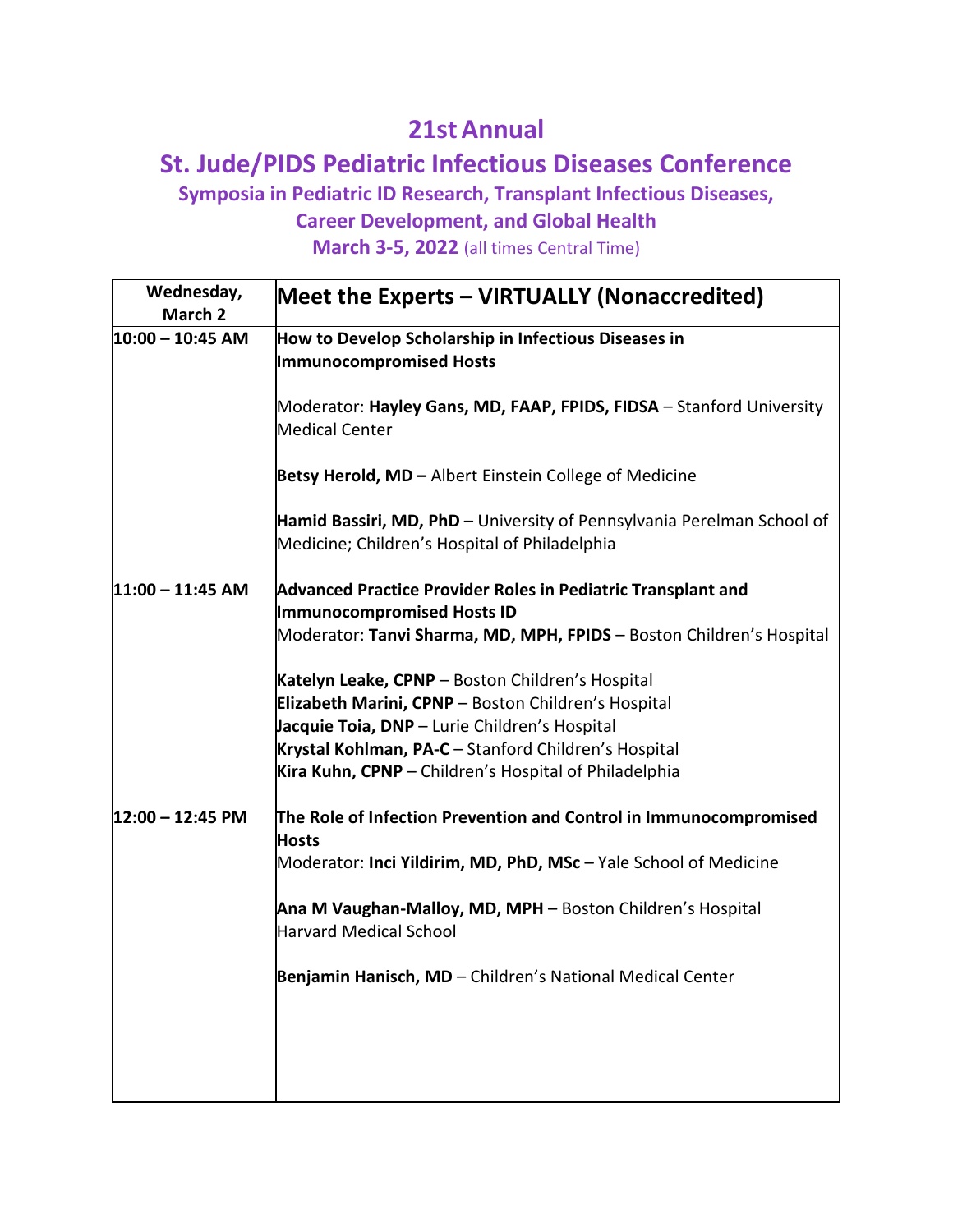| $1:00 - 1:45$ PM         | How to Develop a Career in Infectious Diseases in Immunocompromised                                                                                                                                                |
|--------------------------|--------------------------------------------------------------------------------------------------------------------------------------------------------------------------------------------------------------------|
|                          | <b>Hosts</b><br>Moderator: Tanvi Sharma, MD, MPH, FPIDS - Boston Children's Hospital                                                                                                                               |
|                          |                                                                                                                                                                                                                    |
|                          | Lara Danziger-Isakov, MD, MPH - Cincinnati Children's Hospital Medical<br>Center                                                                                                                                   |
|                          | Janet Englund, MD - Seattle Children's Hospital                                                                                                                                                                    |
| $4:00 - 4:45$ PM         | The Role of Antimicrobial Stewardship in Immunocompromised Hosts<br>(Inclusive of Pharmacists and Medical Personnel)<br>Moderator: Hayley Gans, MD, FAAP, FPIDS, FIDSA - Stanford University<br>School of Medicine |
|                          | Josh Wolf, MD, PhD - St. Jude Children's Research Hospital                                                                                                                                                         |
|                          | Rachel Wattier, MD, MHS - University of California, San Francisco                                                                                                                                                  |
|                          | Ted Morton, PharmD - St. Jude Children's Research Hospital                                                                                                                                                         |
|                          |                                                                                                                                                                                                                    |
| <b>Thursday, March 3</b> | <b>Transplant and Immunocompromised Hosts ID Symposium:</b>                                                                                                                                                        |
|                          | <b>Bench to Bedside</b>                                                                                                                                                                                            |
| 7:50 AM                  | <b>Welcome and Announcements</b>                                                                                                                                                                                   |
|                          | Hayley Gans, MD                                                                                                                                                                                                    |
|                          | Clinical Professor, Pediatric Infectious Diseases                                                                                                                                                                  |
|                          | <b>Stanford University</b>                                                                                                                                                                                         |
|                          | Co-director, Pediatric Infectious Diseases Program for                                                                                                                                                             |
|                          | Immunocompromised Hosts, Children's Hospital at Stanford                                                                                                                                                           |
|                          | Associate Fellowship Director, Pediatric Infectious Diseases                                                                                                                                                       |
|                          | Director, Fellowship Education, Department of Pediatrics                                                                                                                                                           |
|                          | <b>Stanford University Medical Center</b>                                                                                                                                                                          |
|                          | Gabriela Maron, MD                                                                                                                                                                                                 |
|                          | Associate Member, Department of Infectious Diseases                                                                                                                                                                |
|                          | St. Jude Children's Research Hospital                                                                                                                                                                              |
| $8:00 - 8:55$ AM         | <b>Grand Rounds</b>                                                                                                                                                                                                |
| (45 min + 10 Q&A)        |                                                                                                                                                                                                                    |
|                          | <b>Curative Therapies for Sickle Cell Disease</b>                                                                                                                                                                  |
|                          | John F. Tisdale, MD                                                                                                                                                                                                |
|                          |                                                                                                                                                                                                                    |
|                          | Senior Investigator, Cellular and Molecular Therapeutics Branch, National<br>Heart, Lung and Blood Institute                                                                                                       |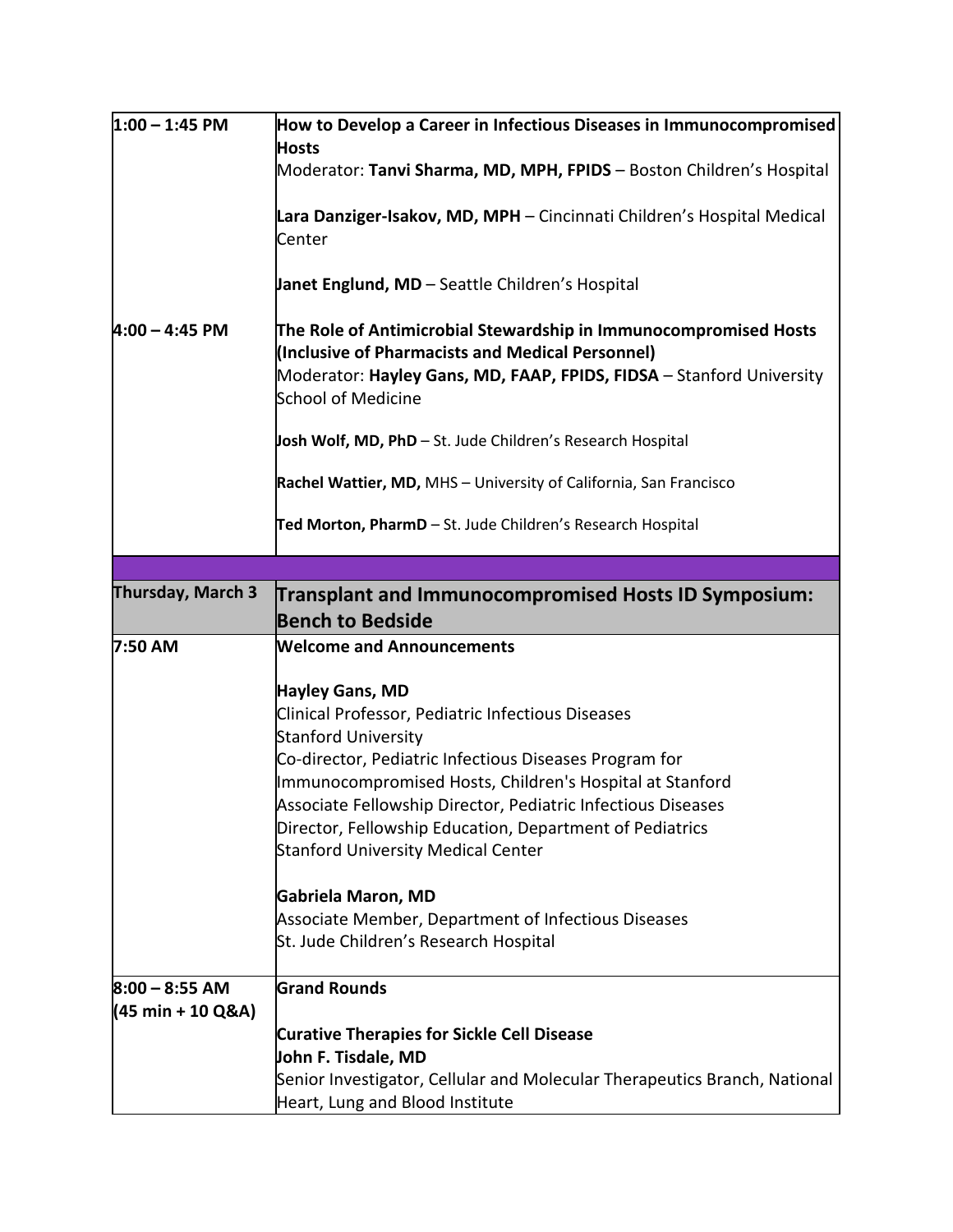| $9:00 - 9:45 AM$                              | <b>Platform Presentation 1:</b>                                           |
|-----------------------------------------------|---------------------------------------------------------------------------|
| (35 min + 10 Q&A)                             |                                                                           |
|                                               | <b>Virus-specific T Cells Post Transplant</b>                             |
|                                               | Catherine Bollard, M.D., FRACP, FRCPA                                     |
|                                               | <b>Bosworth Chair for Cancer Biology</b>                                  |
|                                               | Director, Center for Cancer and Immunology Research                       |
|                                               | Professor of Pediatrics and Microbiology, Immunology and Tropical         |
|                                               | Medicine                                                                  |
|                                               | Children's National Hospital                                              |
|                                               | The George Washington University, School of Medicine and Health           |
|                                               | <b>Sciences</b>                                                           |
| 9:45 - 10:00 AM                               | <b>Oral Abstract 1:</b>                                                   |
| $(10 + 5 \text{ min } \text{Q}8A)$            |                                                                           |
|                                               | Hailey Skonhovd Ross – St. Jude Children's Research Hospital              |
|                                               | Morbidity and Mortality Associated with Respiratory Syncytial Virus (RSV) |
|                                               | Among Pediatric Hematopoietic Cell (HCT) and Solid Organ Transplant       |
|                                               | (SOT) Recipients: Preliminary Results from a Multi-Site U.S. Study        |
| 10:00-10:15AM                                 | <b>BREAK</b>                                                              |
| 10:15-11:00AM                                 | <b>Platform Presentation 2:</b>                                           |
| (35 min + 10 Q&A)                             |                                                                           |
|                                               | Phage Therapy for MDRO and Mycobacteria in Transplant Candidate           |
|                                               | and Recipients                                                            |
|                                               | Saima Aslam, MBBS, MS                                                     |
|                                               | Director, Solid Organ Transplant Infectious Diseases Service              |
|                                               | Associate Professor, Medicine, University of California San Diego Health  |
| 11:00-11:25AM                                 | <b>Research Update 2:</b>                                                 |
|                                               | PIDS/St Jude Transplant ID Research Working Group Updates:                |
|                                               | <b>Kevin Downes, MD</b>                                                   |
|                                               | <b>Assistant Professor of Pediatrics</b>                                  |
|                                               | Children's Hospital of Philadelphia                                       |
|                                               |                                                                           |
| 11:25-12:05PM                                 | <b>Platform Presentation 3:</b>                                           |
| $(25 \text{ min} + 10 \text{ Q} \& \text{A})$ |                                                                           |
|                                               | <b>COVID in Pediatric Immunocompromised Host</b>                          |
|                                               | Inci Yildirim, MD, PhD, MSc                                               |
|                                               | Medical Director, Pediatric Transplant Infectious Diseases                |
|                                               | Associate Professor of Pediatrics (Infectious Diseases and Global Health) |
|                                               | <b>Yale School of Medicine</b>                                            |
|                                               | Associate Professor of Epidemiology of Microbial Disease                  |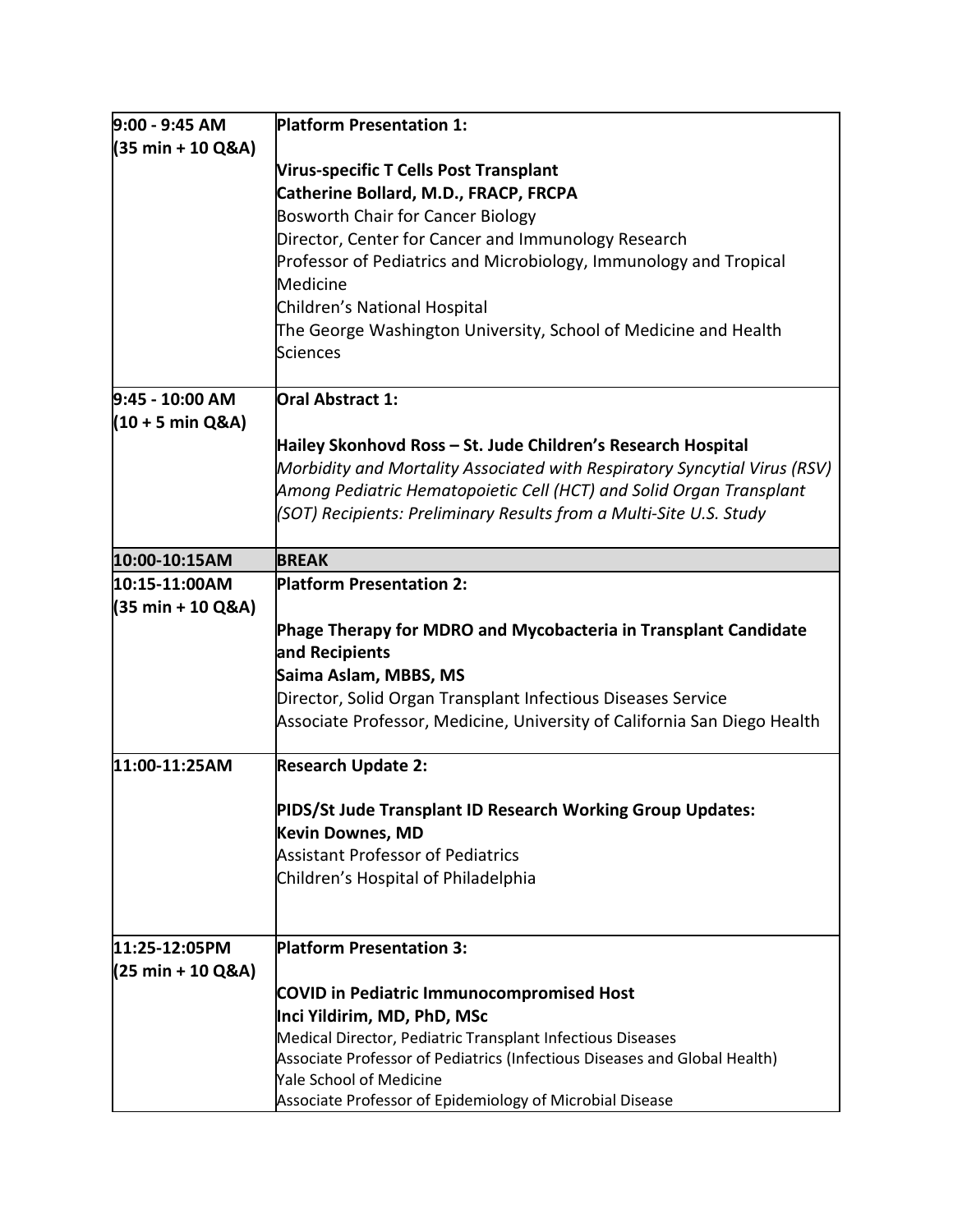|                                                     | Yale School of Public Health<br>Yale Institute of Global Health                                                                                                                                                                                                                                                                                                                                                                                                                                                                                                                                                                                                                                                                                                                                                                                                                                        |
|-----------------------------------------------------|--------------------------------------------------------------------------------------------------------------------------------------------------------------------------------------------------------------------------------------------------------------------------------------------------------------------------------------------------------------------------------------------------------------------------------------------------------------------------------------------------------------------------------------------------------------------------------------------------------------------------------------------------------------------------------------------------------------------------------------------------------------------------------------------------------------------------------------------------------------------------------------------------------|
|                                                     |                                                                                                                                                                                                                                                                                                                                                                                                                                                                                                                                                                                                                                                                                                                                                                                                                                                                                                        |
| 12:05-12:35PM                                       | <b>LUNCH BREAK</b>                                                                                                                                                                                                                                                                                                                                                                                                                                                                                                                                                                                                                                                                                                                                                                                                                                                                                     |
| 12:35-2:05 PM                                       | <b>Case Conferences - Cases in Immunocompromised Hosts</b><br><b>Moderators:</b><br>Bill Muller, MD, PhD - Northwestern University Feinberg School of<br>Medicine<br>Benjamin Hanisch, MD - Children's National<br>Nicholas Geagan, MD - Children's National Hospital<br><b>Small but Mighty</b><br>Elizabeth Christian, MD - Boston Children's Hospital<br>A Red Herring<br>Lauren Kushner, MD - Stanford University Medical Center<br>Don't Rely on the Gram Stain: Fatal Hyperammonemia Syndrome in Two<br>Immunocompromised Pediatric Patients<br>Hannah Bahakel, MD - Cincinnati Children's Hospital Medical Center<br>You Give Me Fever<br><b>Brianna Ter Haar, MD</b> – Duke University School of Medicine<br>Infectious Complications of HSCT Therapeutics<br>Michel Mata, MD - Hospital Infantil de Mexico<br>An Uncommon Agent Involved in Soft Tissue Infection in a Child with<br>Leukemia |
| 2:05-2:15PM                                         | <b>BREAK</b>                                                                                                                                                                                                                                                                                                                                                                                                                                                                                                                                                                                                                                                                                                                                                                                                                                                                                           |
| 2:15-2:30PM<br>$(10 + 5 \text{ min } 0.8 \text{A})$ | <b>Oral Abstract 2</b>                                                                                                                                                                                                                                                                                                                                                                                                                                                                                                                                                                                                                                                                                                                                                                                                                                                                                 |
|                                                     | <b>Chris Severyn, MD, PhD</b> – Stanford University                                                                                                                                                                                                                                                                                                                                                                                                                                                                                                                                                                                                                                                                                                                                                                                                                                                    |
|                                                     | Gut Decontamination, the Microbiome, and the Risk of Bloodstream                                                                                                                                                                                                                                                                                                                                                                                                                                                                                                                                                                                                                                                                                                                                                                                                                                       |
|                                                     | Infections During Pediatric Allogeneic Hematopoietic Cell Transplantation                                                                                                                                                                                                                                                                                                                                                                                                                                                                                                                                                                                                                                                                                                                                                                                                                              |
| $2:30-3:10pm$                                       | <b>Interactive Session: Jeopardy</b>                                                                                                                                                                                                                                                                                                                                                                                                                                                                                                                                                                                                                                                                                                                                                                                                                                                                   |
|                                                     | <b>Moderator: Hamid Bassiri, MD, PHD</b><br>University of Pennsylvania Perelman School of Medicine                                                                                                                                                                                                                                                                                                                                                                                                                                                                                                                                                                                                                                                                                                                                                                                                     |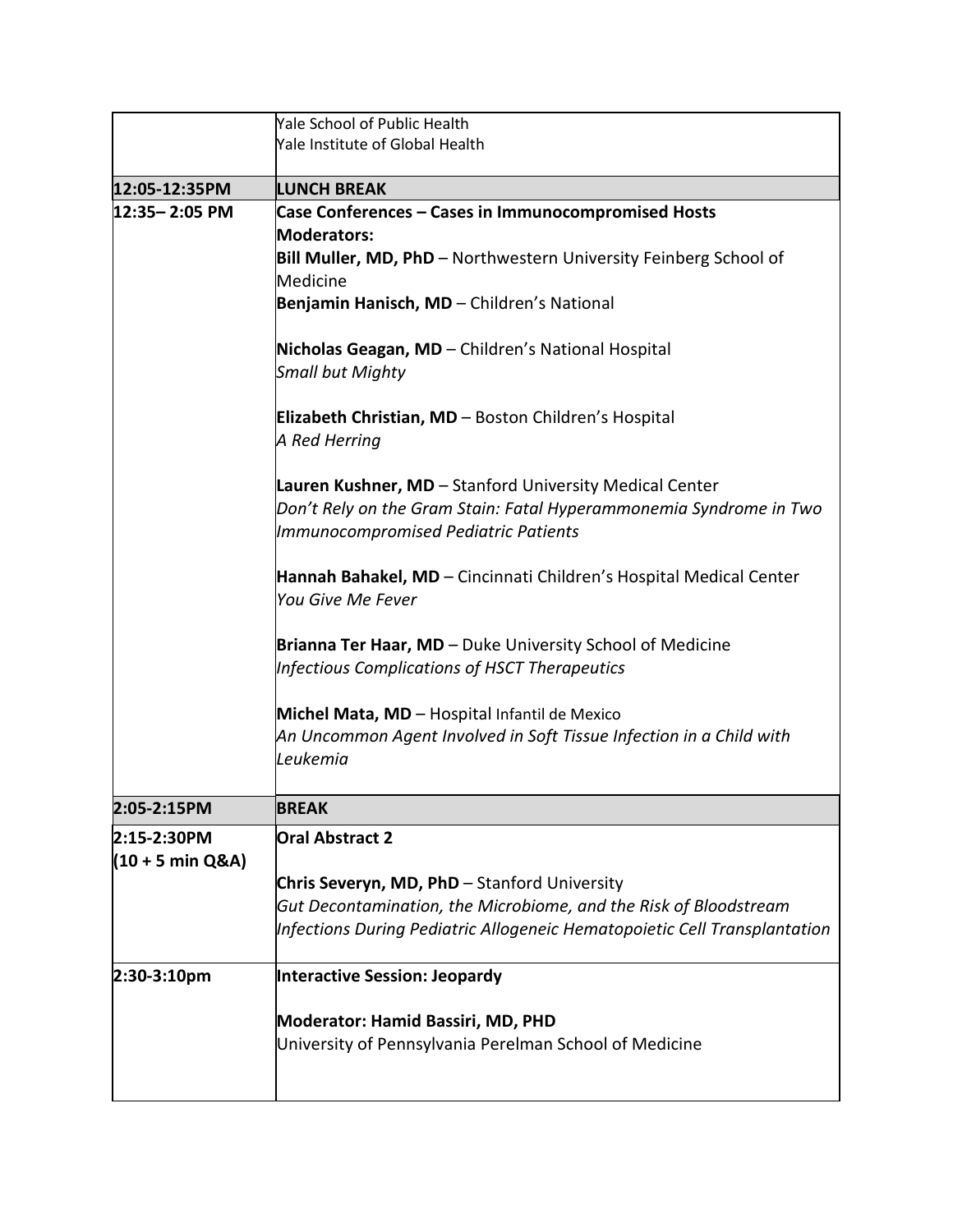| $3:15 - 4:00$ PM | <b>Platform Presentation 4:</b>                                                                                                                                                                                                                                                                                      |
|------------------|----------------------------------------------------------------------------------------------------------------------------------------------------------------------------------------------------------------------------------------------------------------------------------------------------------------------|
|                  | <b>Overview of Transplant Immunology</b>                                                                                                                                                                                                                                                                             |
|                  | Sandy Feng, MD PhD                                                                                                                                                                                                                                                                                                   |
|                  | Professor of Surgery, Division of Transplant Surgery                                                                                                                                                                                                                                                                 |
|                  | Vice Chair of Research                                                                                                                                                                                                                                                                                               |
|                  | Department of Surgery                                                                                                                                                                                                                                                                                                |
|                  | University of California San Francisco                                                                                                                                                                                                                                                                               |
| 4:00 - 4:30 PM   | <b>BREAK</b>                                                                                                                                                                                                                                                                                                         |
| $4:30 - 5:30$ PM | Poster Session: Transplant and Research (Nonaccredited)                                                                                                                                                                                                                                                              |
|                  | The Transplant and Research Poster Sessions will run simultaneously.                                                                                                                                                                                                                                                 |
|                  | <b>TRANSPLANT POSTERS</b><br>Moderators:                                                                                                                                                                                                                                                                             |
|                  | Mike Green, MD, MPH - University of Pittsburgh School of Medicine<br>Natasha Halasa, MD, MPH - Vanderbilt University Medical Center                                                                                                                                                                                  |
|                  | Eimear Kitt, MD, FAAP - Children's Hospital of Philadelphia<br>Variation in Antibiotic Use and Incidence of Surgical Site Infections in<br>Pediatric Liver Transplant Recipients                                                                                                                                     |
|                  | Ronald Dallas, PhD - St. Jude Children's Research Hospital<br>A Multicenter Study Exploring the Epidemiology and Outcomes of COVID-<br>19 Among Pediatric Hematopoietic Cell Transplant, Cellular Therapy and<br>Solid Organ Transplant Recipients: Preliminary Results from the Pediatric<br>COVID-19 U.S. Registry |
|                  | Sarah Heston, MD - Duke University School of Medicine<br>Antibiotic Exposure and Risk of Cytomegalovirus Viremia Among Pediatric<br>Hematopoietic Stem Cell Transplant Recipients at a Single Institution                                                                                                            |
|                  | Marc Foca, MD - Albert Einstein College of Medicine<br>A Retrospective Study of Valganciclovir Discontinuation Due to Toxicity or<br>Intolerance in Pediatric Solid Organ Transplant Patients                                                                                                                        |
|                  | Muayad Alali, MD - Indiana University<br>Pediatric Febrile Neutropenia with Low Risk of Systemic Infection: When Is It<br>Safe to Stop Antibiotics?                                                                                                                                                                  |
|                  | William Otto, MD - Children's Hospital of Philadelphia<br>Manual Validation of an Automated Tool to Extract Blood Culture and<br>Susceptibility Data from the Electronic Health Record for Children with Acute<br>Myeloid Leukemia                                                                                   |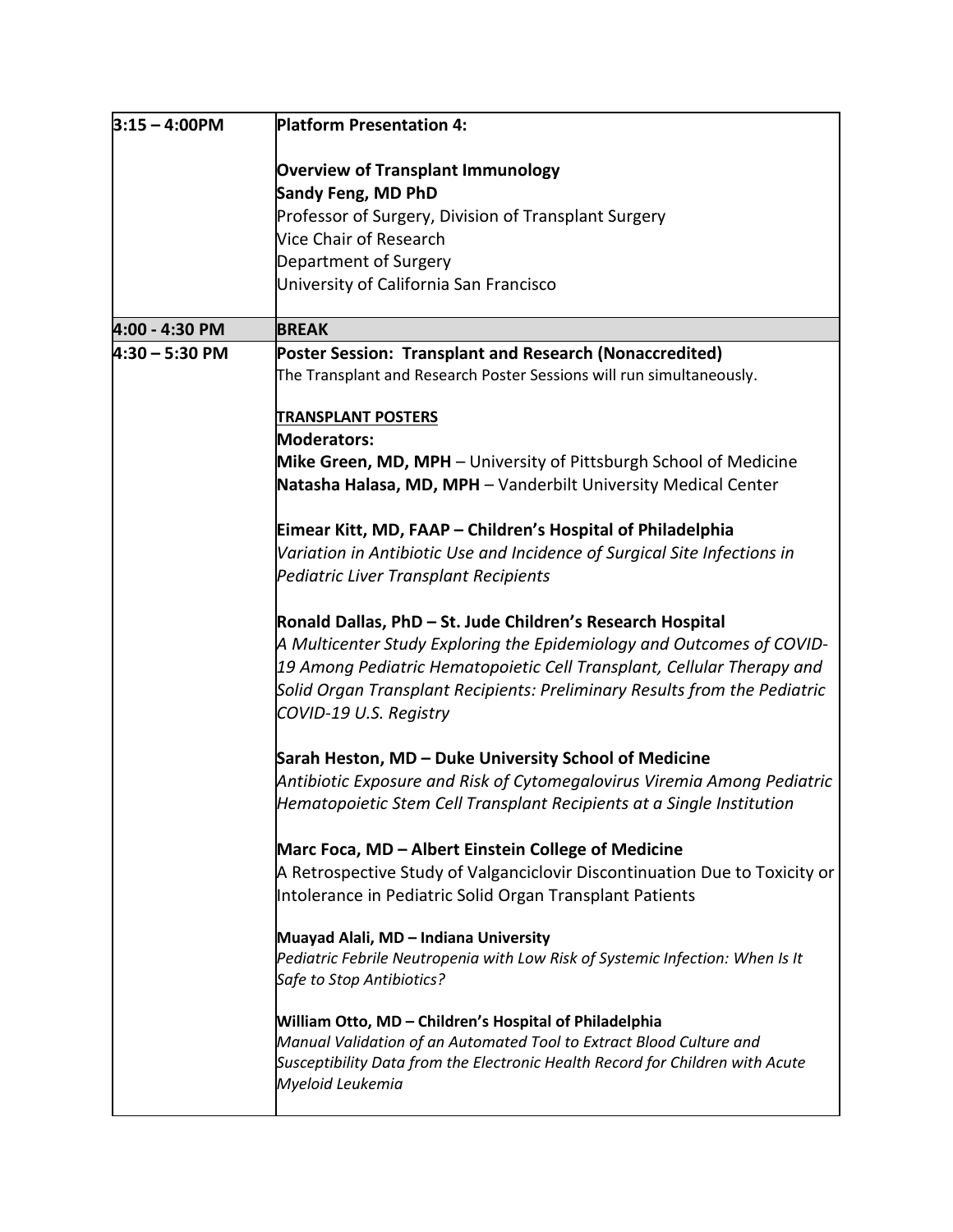|                  | <b>RESEARCH POSTERS</b>                                                                                                                                                                                                                           |
|------------------|---------------------------------------------------------------------------------------------------------------------------------------------------------------------------------------------------------------------------------------------------|
|                  | Moderator: Buddy Creech, MD - Vanderbilt University Medical Center                                                                                                                                                                                |
|                  | Andrew B. Janowski, MD - Washington University School of Medicine<br>The highly conserved stem-loop II RNA element (s2m) is critical for the lifecycle<br>of astrovirus VA1 but is dispensable for SARS-CoV-2                                     |
|                  | David Berman, DO - Karius Diagnostics<br>Rapid, Non-Invasive Detection of Non-H. pylori Helicobacter Infections in<br>Immunocompromised Children Using Microbial Cell-Free DNA Next Generation<br>Sequencing in Plasma                            |
|                  | Jane Symington, MD, PhD – University of California San Francisco<br>Elucidating key interactions between macrophages and Coccidioides                                                                                                             |
|                  | Maria Perez - Emory University<br>An RSV live-attenuated vaccine candidate lacking G protein mucin domains is<br>highly attenuated, immunogenic, and effective in RSV prevention in BALB/c mice                                                   |
|                  | Stephen Isabell - University of Minnesota Medical School<br>Does Cytomegalovirus (CMV) Status Impact the Host Response to SARS-CoV-2?                                                                                                             |
|                  | Shelby Walcott - University of Alabama at Birmingham<br>Resolution of thrombocytopenia during treatment for symptomatic congenital<br>cytomegalovirus disease                                                                                     |
|                  | Rachel Bass - Northwestern University Feinberg School of Medicine<br>Nasal microbiota differences in young infants are associated with early childhood<br>irritability                                                                            |
|                  |                                                                                                                                                                                                                                                   |
| Friday, March 4  | <b>Pediatric Infectious Diseases Research Symposium</b>                                                                                                                                                                                           |
| $7:55 - 8:00$ AM | <b>Welcome and Announcements</b>                                                                                                                                                                                                                  |
|                  | C. Buddy Creech, MD, MPH<br>President, Pediatric Infectious Diseases Society<br>Edie Carell Johnson Chair and Professor of Pediatric Infectious Diseases<br>Director, Vanderbilt Vaccine Research Program<br>Vanderbilt University Medical Center |
|                  | <b>Elaine Tuomanen, MD</b><br>Chair, Department of Infectious Diseases<br>Director, Children's Infection Defense Center<br>St. Jude Children's Research Hospital                                                                                  |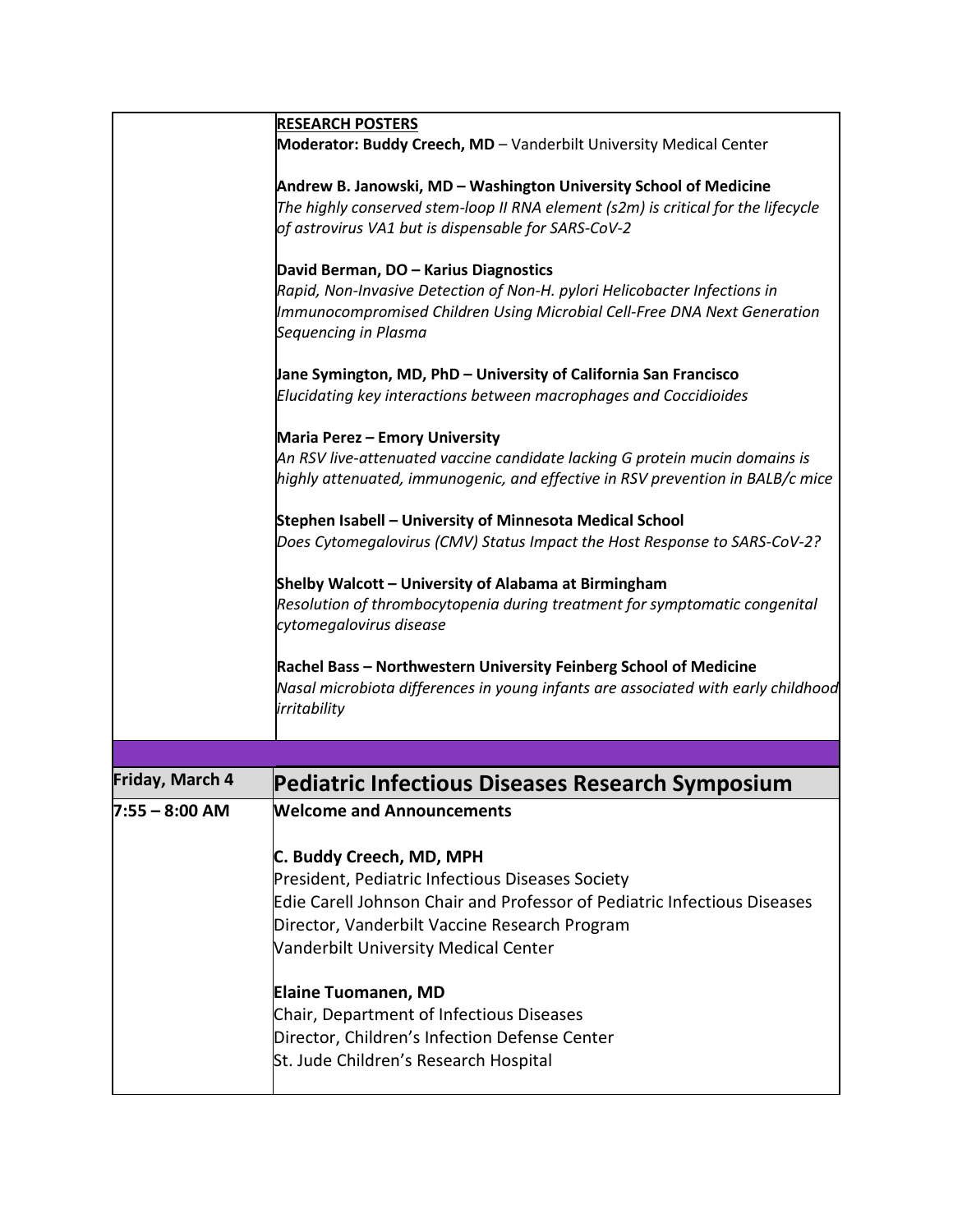| $8:00 - 8:45$ AM   | <b>Frontier Lecture 1:</b>                                                                    |
|--------------------|-----------------------------------------------------------------------------------------------|
|                    | <b>Contrasting MIS-C and Kawasaki Disease</b>                                                 |
|                    | <b>Anne Rowley, MD</b>                                                                        |
|                    | Professor of Pediatrics (Infectious Diseases) and Microbiology-                               |
|                    | Immunology                                                                                    |
|                    | Feinberg School of Medicine, Northwestern University                                          |
| $8:45 - 9:00$ AM   | <b>ORAL ABSTRACT #1</b>                                                                       |
|                    | Caleb Stokes, MD - University of Washington / Seattle Children's                              |
|                    | <b>Hospital</b>                                                                               |
|                    | Single Cell RNA Sequencing of Zika Infection in Neural Tissues Reveals an                     |
|                    | Astrocyte-Driven Innate Immune Response Governed by Interferon Beta                           |
| $9:00 - 9:45$ AM   | <b>Keynote Address:</b>                                                                       |
|                    | Why Did My Patient Die? Answers from the Pneumococcal Surface                                 |
|                    | <b>Elaine Tuomanen, MD</b>                                                                    |
|                    | Chair, Department of Infectious Diseases                                                      |
|                    | Director, Children's Infection Defense Center                                                 |
|                    | St. Jude Children's Research Hospital                                                         |
| $9:45 - 10:00$ AM  | <b>BREAK</b>                                                                                  |
| 10:00 - 10:45 AM   | <b>Frontier Lecture 2:</b>                                                                    |
|                    |                                                                                               |
|                    | Learning From the Human Adaptive Immune Response to                                           |
|                    | <b>Staphylococcus aureus Infections</b>                                                       |
|                    | <b>Isaac Thomsen, MD, MSCI</b><br><b>Associate Professor of Pediatric Infectious Diseases</b> |
|                    | Director, Vanderbilt Vaccine Research Program Laboratory                                      |
|                    | Vanderbilt University Medical Center                                                          |
|                    |                                                                                               |
| $10:45 - 11:00$ AM | <b>ORAL ABSTRACT #2</b>                                                                       |
|                    | Sapna Pardasani – St. Jude Children's Research Hospital                                       |
|                    | COVID-19 among pediatric patients with pre-existing pulmonary                                 |
|                    | conditions: Preliminary results from the Pediatric COVID-19 U.S. Registry                     |
| $11:00 - 11:45$ AM | <b>Frontier Lecturer 3:</b>                                                                   |
|                    | <b>Understanding and Predicting Biotic and Abiotic Perturbations to</b>                       |
|                    | <b>Developing Pediatric Microbiomes</b>                                                       |
|                    | <b>Gautam Dantas, PhD</b>                                                                     |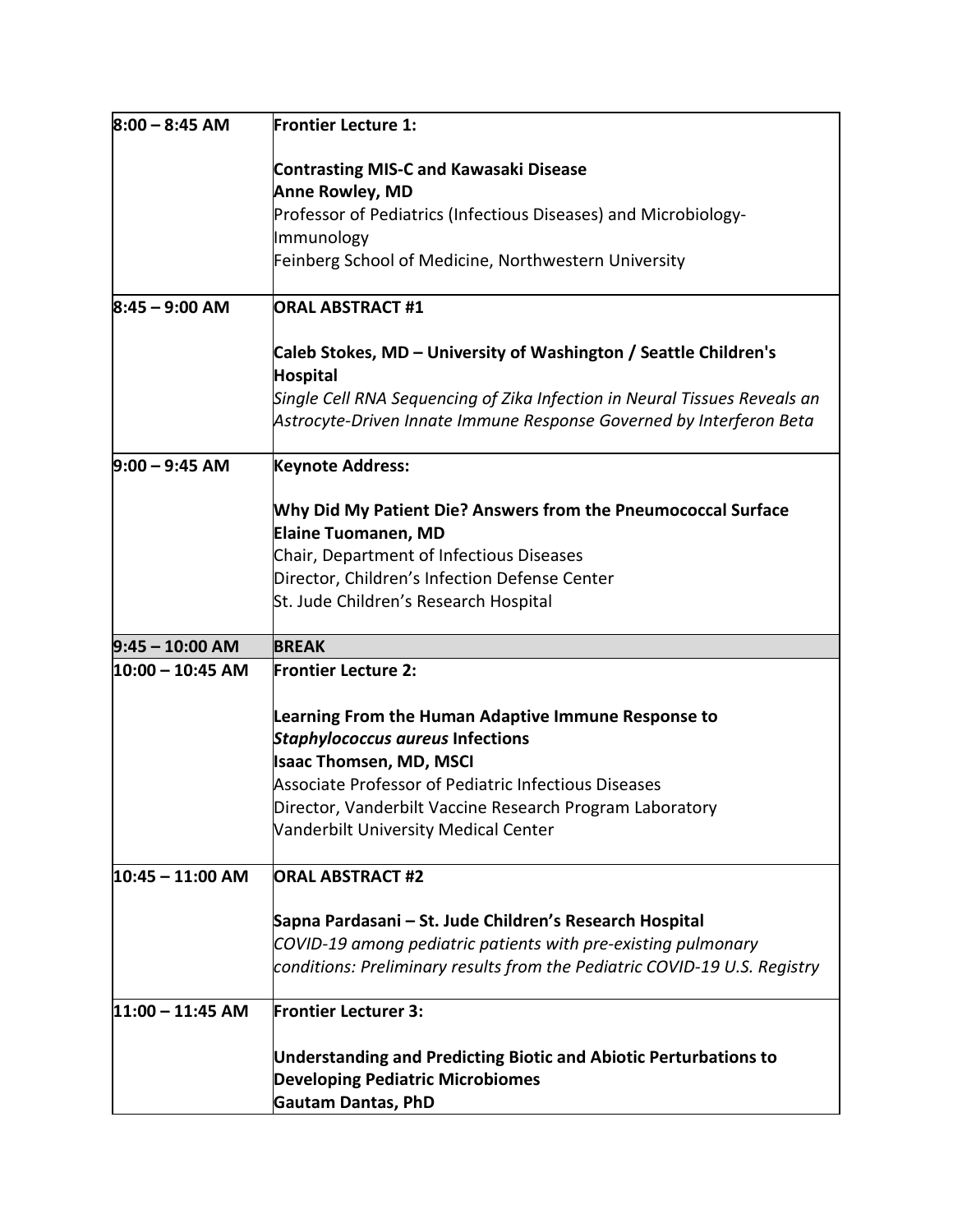|                           | Professor, Department of Pathology & Immunology                                           |
|---------------------------|-------------------------------------------------------------------------------------------|
|                           | Center for Genome Sciences & Systems Biology                                              |
|                           | <b>Washington University School of Medicine</b>                                           |
|                           |                                                                                           |
| 11:45 AM - 12:00 PM BREAK |                                                                                           |
| $12:00 - 1:00$ PM         | 2022 John H. Erskine Lecture in Infectious Diseases                                       |
|                           |                                                                                           |
|                           | <b>Antibody and Vaccine Mediated Protection to Emerging SARS-CoV-2</b><br>Variants        |
|                           |                                                                                           |
|                           | Michael Diamond, MD, PhD                                                                  |
|                           | The Herbert S. Gasser Professor, Departments of Medicine, Molecular                       |
|                           | Microbiology, Pathology & Immunology                                                      |
|                           | <b>Washington University School of Medicine</b><br><b>Division of Infectious Diseases</b> |
|                           |                                                                                           |
| $1:00 - 1:15$ PM          | <b>LUNCH BREAK</b>                                                                        |
| $1:15 - 2:00$ PM          | <b>Career Paths Breakout Discussion</b>                                                   |
|                           | Sessions will run concurrently. Sessions are 20 minutes each with 5-minute break          |
|                           | between sessions. Attendees will choose two sessions to attend.                           |
|                           |                                                                                           |
|                           | Session 1: Looking for a Job                                                              |
|                           | Neil Surana, MD, PhD                                                                      |
|                           | Assistant Professor of Pediatric Infectious Diseases                                      |
|                           | Duke University School of Medicine                                                        |
|                           | Jessica Snowden, MD, MS, MHPTT                                                            |
|                           | Chief, Division of Pediatric Infectious Diseases                                          |
|                           | University of Arkansas for Medical Sciences                                               |
|                           |                                                                                           |
|                           | <b>Session 2: K-award Session</b>                                                         |
|                           | Emma Mohr. MD. PhD                                                                        |
|                           | Assistant Professor of Pediatric Infectious Diseases                                      |
|                           | University of Wisconsin-Madison                                                           |
|                           | <b>Elaine Tuomanen, MD</b>                                                                |
|                           | Chair, Department of Infectious Diseases                                                  |
|                           | Director, Children's Infection Defense Center                                             |
|                           | St. Jude Children's Research Hospital                                                     |
|                           |                                                                                           |
|                           | <b>Session 3: Talking to the Media</b>                                                    |
|                           | <b>Craig Boerner</b>                                                                      |
|                           | Senior Information Officer / National News Director                                       |
|                           | Vanderbilt University Medical Center                                                      |
|                           |                                                                                           |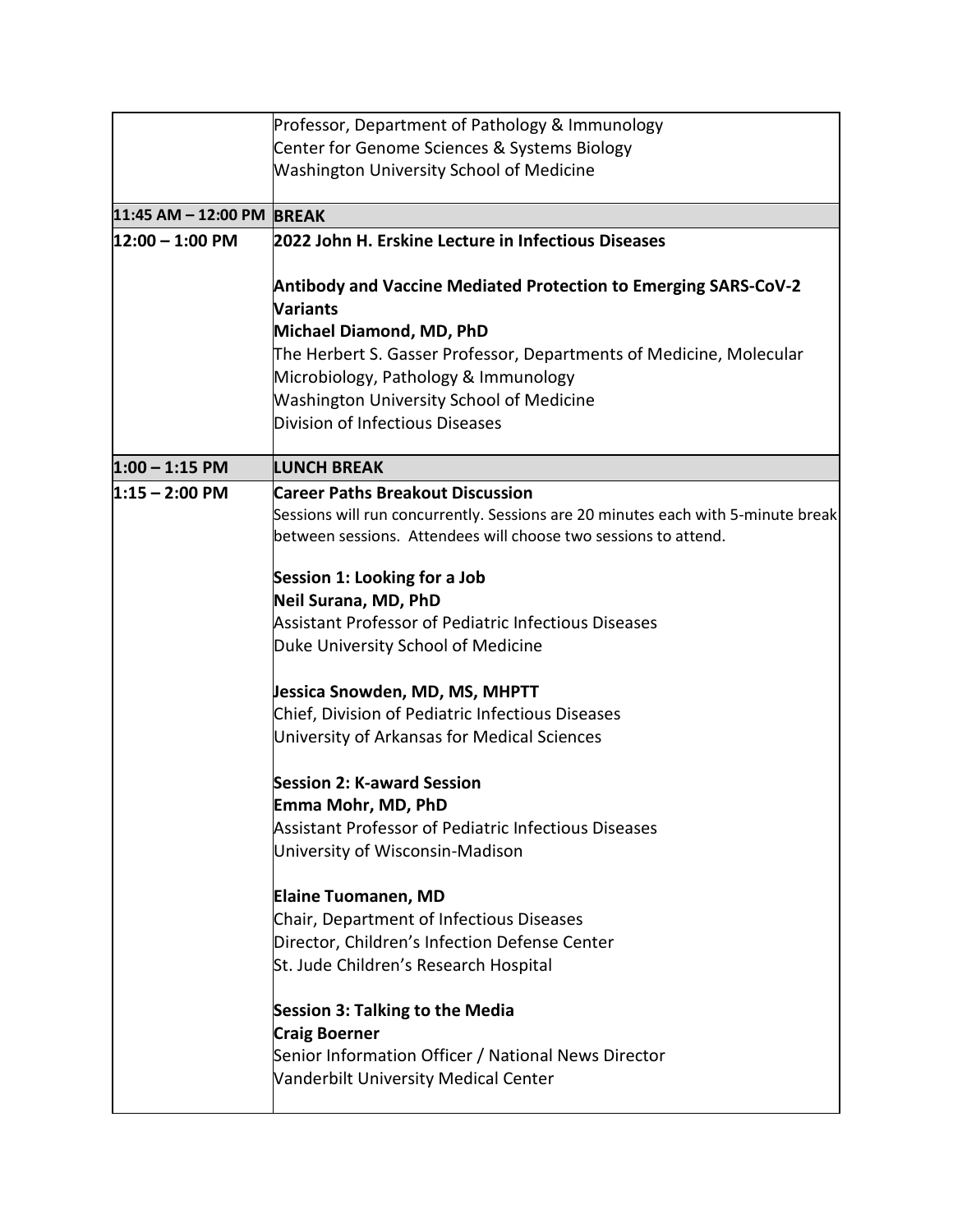| $2:00 - 2:15$ PM | <b>BREAK</b>                                                                                                                                                                                                                                                      |
|------------------|-------------------------------------------------------------------------------------------------------------------------------------------------------------------------------------------------------------------------------------------------------------------|
| $2:15 - 2:30$ PM | <b>ORAL ABSTRACT #3</b>                                                                                                                                                                                                                                           |
|                  | Stephanie S. Cabler, MD - Washington University School of Medicine<br>Viral DNAemia and Viral Seropositivity are Associated with Mortality in<br><b>Pediatric Patients with Severe Sepsis</b>                                                                     |
| $2:30 - 3:15$ PM | <b>Luminary in Pediatric Infectious Diseases</b>                                                                                                                                                                                                                  |
|                  | My Journey in Pediatric Infectious Diseases: More Than "a Little Help<br>from my Friends"<br>Sheldon Kaplan, MD<br>Professor of Pediatric Infectious Diseases<br>Head, Pediatric Infectious Diseases Section<br><b>Baylor College of Medicine</b>                 |
| $3:15 - 3:30$ PM | <b>ORAL ABSTRACT #4</b>                                                                                                                                                                                                                                           |
|                  | Stephanie Rolsma, MD, PhD - Vanderbilt University Medical Center<br>Development of a Kinetic ELISA (kELISA) and Reactive B Cell Frequency<br>(RBF) Assay to Detect Respiratory Syncytial Virus (RSV) Pre-Fusion F<br>Protein-Specific Immune Responses in Infants |
| $3:30 - 4:00$ PM | <b>Career Development Presentation</b>                                                                                                                                                                                                                            |
|                  | The Value of Diversity in the Pediatric Infectious Disease Research<br><b>Workforce</b><br>Anthony R. Flores, MD, PhD, MPH<br>Associate Professor, Pediatrics Infectious Diseases<br>University of Texas Health Sciences Center                                   |
| $4:00 - 5:30$ PM | <b>Career Development Session</b>                                                                                                                                                                                                                                 |
|                  | Infection Control: Lynn Ramirez, MD, MS - UCSF<br>1.<br>Education: Kathleen McGann, MD - Duke<br>2.<br>Transplant ID: Monica Ardura, DO, MSCS - Nationwide Children's<br>3.<br><b>Hospital</b><br>4. Basic Science: Anne Rowley, MD - Lurie Children's Hospital   |
| 5:30 PM          | <b>CLOSING REMARKS</b>                                                                                                                                                                                                                                            |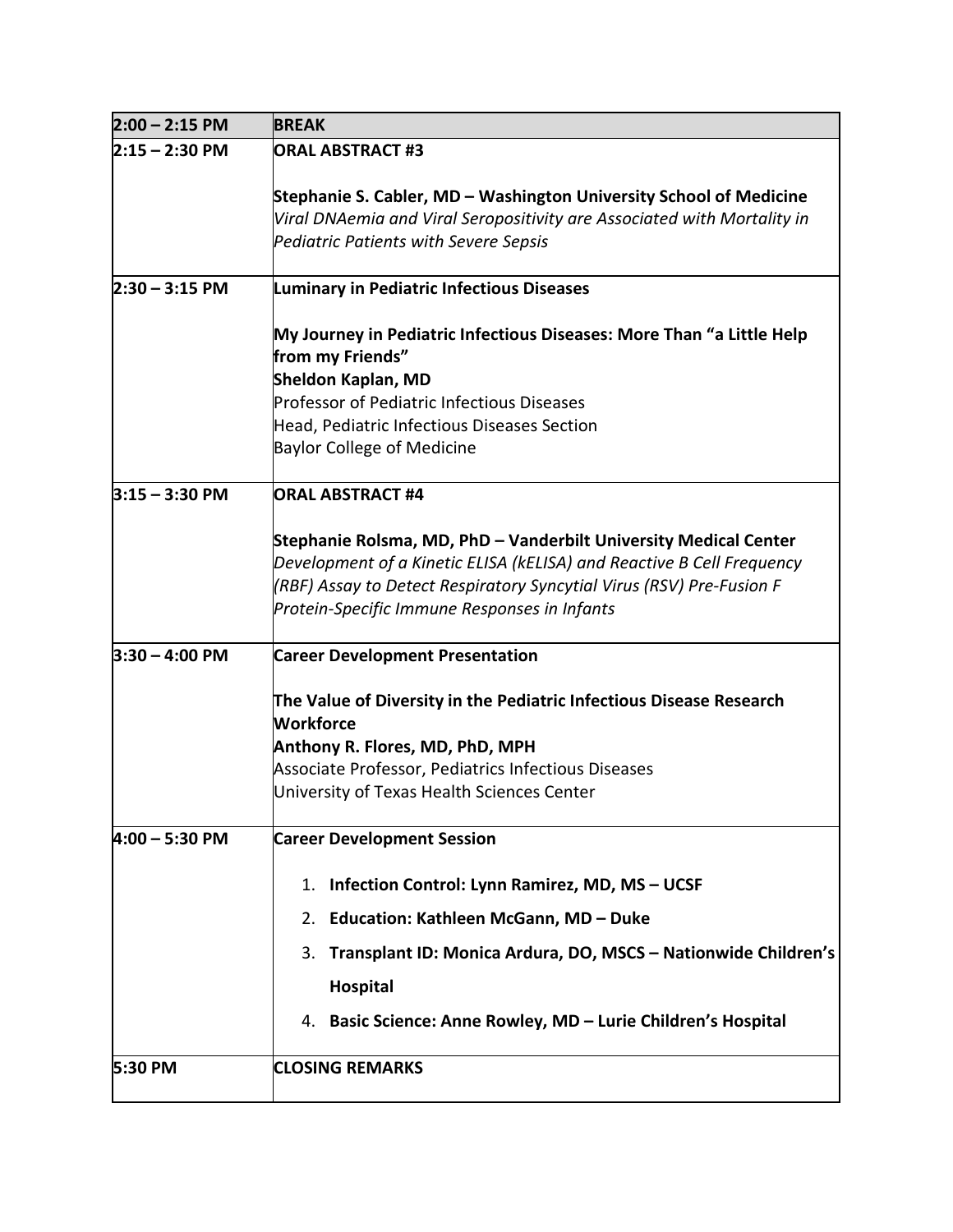| Saturday, March 5 | <b>Global Health Symposium</b>                                              |
|-------------------|-----------------------------------------------------------------------------|
| $8:00 - 8:05AM$   | <b>Welcome and Introduction to GHS</b>                                      |
|                   |                                                                             |
|                   | Miguela A. Caniza, MD, MPH                                                  |
|                   | Director, Global Infectious Diseases Program                                |
|                   | Member, Department of Global Pediatric Medicine and Department of           |
|                   | <b>Infectious Diseases</b>                                                  |
|                   | St Jude Children's Research Hospital                                        |
| $8:05 - 9:00$ AM  | Luminaries in Global Health                                                 |
|                   | What About the Kids? Improving Outcomes for Children Living With or         |
|                   | <b>Exposed to HIV and Lessons Along the Way</b>                             |
|                   | Grace John-Stewart, MD, PhD                                                 |
|                   | Professor, Global Health, Epidemiology, Medicine - Allergy and Infectious   |
|                   | Diseases, and Pediatrics, University of Washington Co-Director, Global      |
|                   | Center for Integrated Health of Women, Adolescents and Children             |
|                   | Associate Director, UW/Fred Hutch Center for AIDS Research (CFAR)           |
|                   | Pediatric pandemics: Case study of global HIV from 1981-2022                |
|                   | Sten H. Vermund, MD, PhD                                                    |
|                   | Anna M.R. Lauder Professor of Public Health and Dean, Yale School of        |
|                   | Public Health                                                               |
|                   | Professor, Pediatrics, Yale School of Medicine                              |
|                   | Moderator: Jimmy Carlucci, MD, MPH                                          |
|                   | Assistant Professor, Pediatrics, Division of Infectious Diseases and Global |
|                   | Health, Indiana University School of Medicine                               |
| $9:00 - 9:15 AM$  | <b>Q&amp;A with Luminaries</b>                                              |
|                   | Moderator: Jimmy Carlucci, MD, MPH - Indiana University School of           |
|                   | Medicine                                                                    |
| $9:15 - 9:30$ AM  | <b>BREAK</b>                                                                |
| $9:30 - 10:30$ AM | Poster Session - Rapid Fire Abstract Presentations with Professors          |
|                   | (Nonaccredited)                                                             |
|                   | <b>Epidemiology of Infections, Including COVID-19</b>                       |
|                   | Ian Michelow, MD, MMed, DTM&H                                               |
|                   | Associate Professor of Pediatrics, The Warren Alpert Medical School,        |
|                   | <b>Brown University</b>                                                     |
|                   | Division of Pediatric Infectious Diseases, RI Hospital/Hasbro Children's    |
|                   | Hospital                                                                    |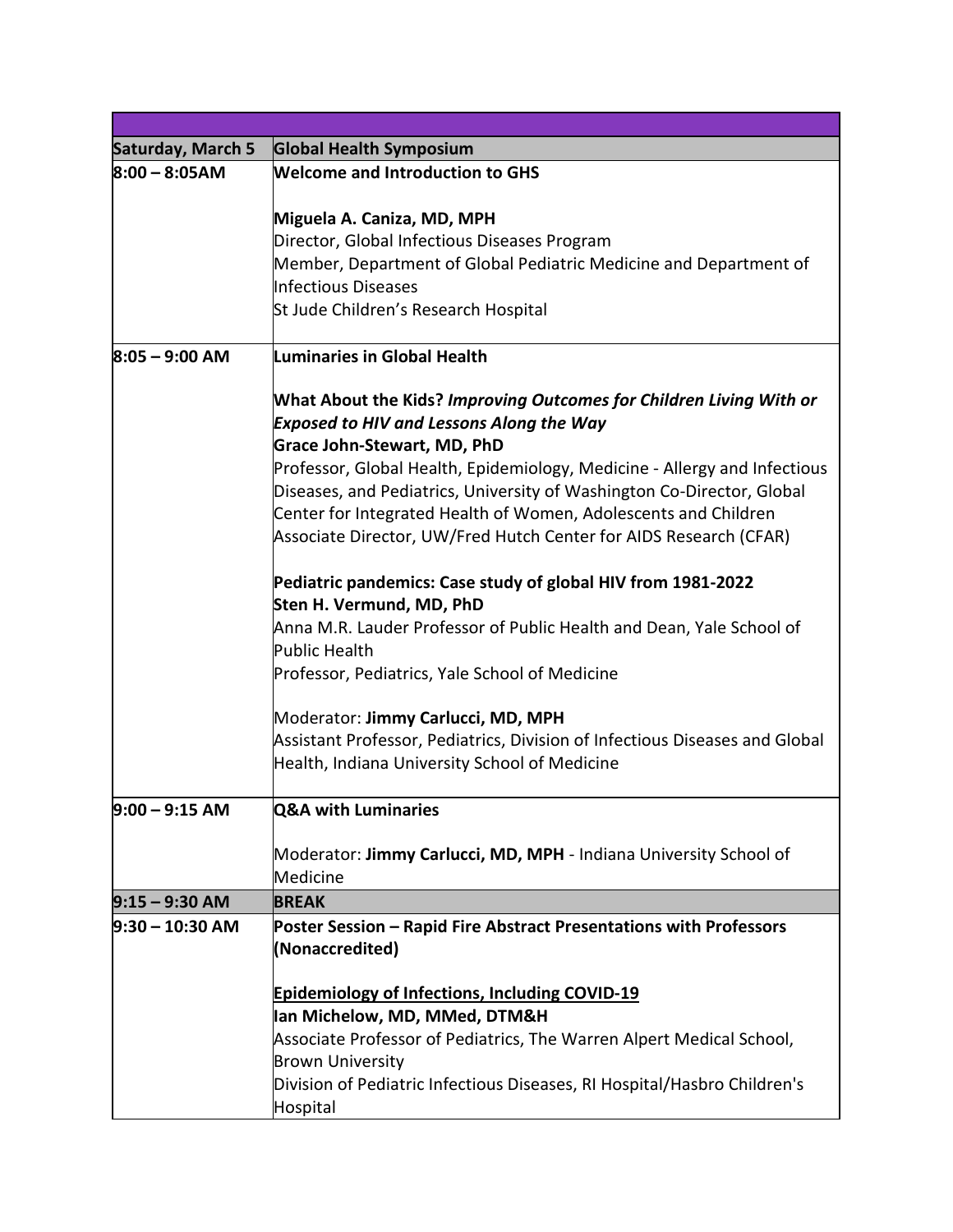|                            | Center for International Health Research                                                 |
|----------------------------|------------------------------------------------------------------------------------------|
|                            | Guliz Erdem, MD                                                                          |
|                            | Professor of Pediatrics, The Ohio State University College                               |
|                            | of Medicine, Section of Infectious Diseases, Nationwide                                  |
|                            | Children's Hospital                                                                      |
|                            |                                                                                          |
|                            | <b>Infectious Prevention, Control and Education</b>                                      |
|                            | Parvathi Kumar, MD                                                                       |
|                            | Associate Director of Early Clinical Development, ReAlta Life Sciences                   |
|                            | Spyridon Karageorgos, MD                                                                 |
|                            | Pediatric Resident, Aghia Sophia Children's Hospital                                     |
|                            | <b>Diagnostics</b>                                                                       |
|                            | Tanya Rogo, MD, MPH&TM, FAAP                                                             |
|                            | Division of Pediatric Infectious Diseases, Hasbro Children's Hospital                    |
|                            | <b>Brown University Alpert Medical School</b>                                            |
|                            | <b>Immunocompromised Hosts</b>                                                           |
|                            | Sahera Dirajlal-Fargo, MS, DO, FAAP                                                      |
|                            | Associate Program Director, Pediatric Infectious Disease Fellowship                      |
|                            | Program                                                                                  |
|                            | Faculty Co-Director, Andrew B. Kaufman World Medicine Pathway                            |
|                            | Assistant Professor of Pediatrics, Case Western Reserve University School<br>of Medicine |
|                            | Department of Pediatric Infectious Diseases, Rainbow Babies and                          |
|                            | Children's Hospital                                                                      |
|                            | Moderator: Ye Jin Kang, MD, MSc, MPP                                                     |
|                            | Burroughs Wellcome Scholar in Pediatrics, UT Southwestern Medical                        |
|                            | <b>Center Residency Program</b>                                                          |
|                            | Founder, Director, Global Humanitarian Engagement, Inc.                                  |
| $10:30 - 10:40$ AM         | <b>BREAK</b>                                                                             |
| $10:40 - 12:00 \text{ PM}$ | <b>Networking Session</b> (Breakout Topics)                                              |
|                            | 1. Basic Research:                                                                       |
|                            | <b>Grace John-Stewart, MD, PhD</b>                                                       |
|                            | Professor, Global Health, Epidemiology, Medicine - Allergy and Infectious                |
|                            | Diseases, and Pediatrics, University of Washington                                       |
|                            | Co-Director, Global Center for Integrated Health of Women, Adolescents                   |
|                            | and Children                                                                             |
|                            | Associate Director, UW/Fred Hutch Center for AIDS Research (CFAR)                        |